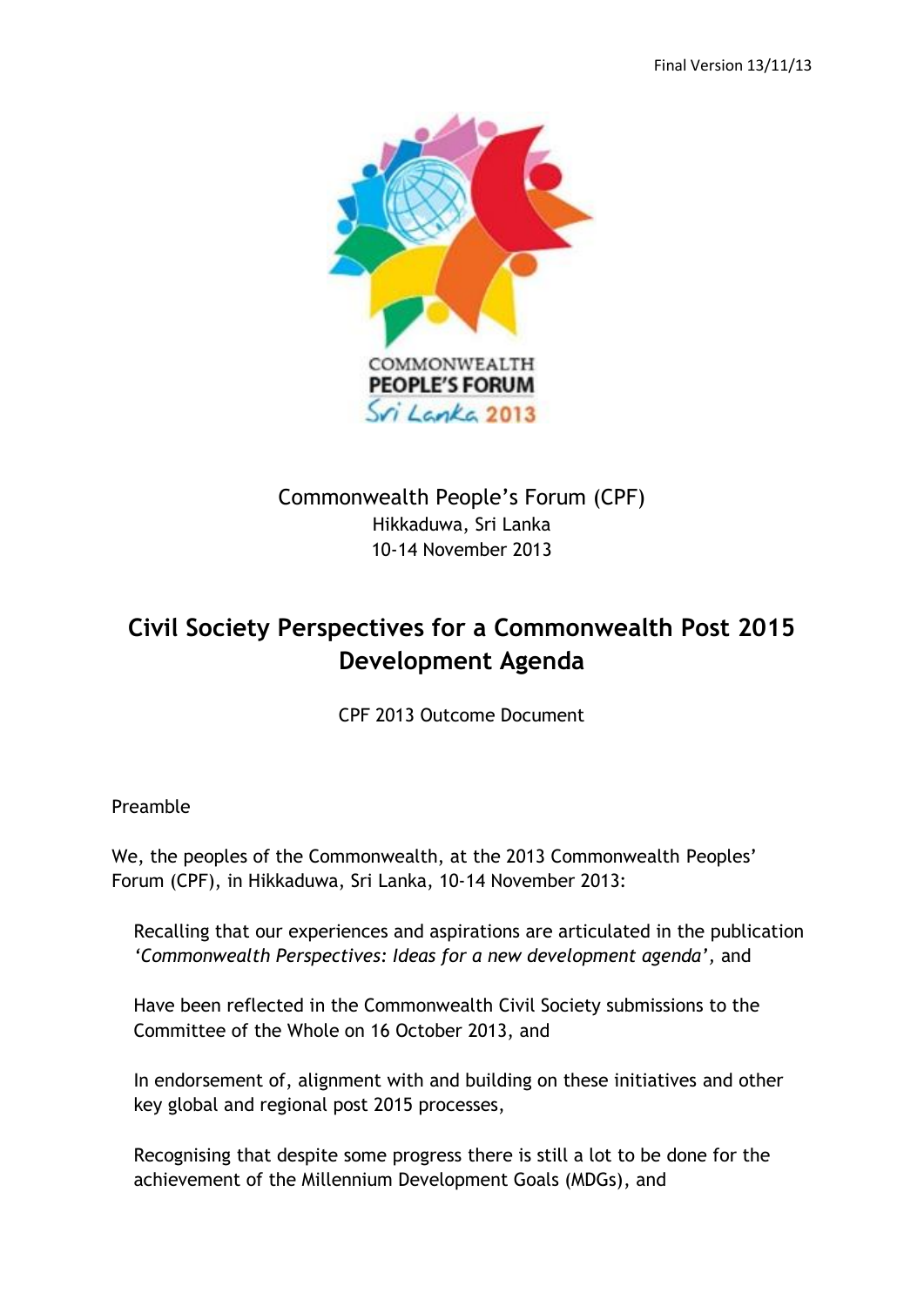Noting that the multiple crises related to finance, climate, fuel and food is further imperilling this achievement, and in

Making reference to the Post-2015 agenda, the re-launch of the Commonwealth Foundation, with a new mandate given at the Commonwealth Heads of Government Meeting in Perth 2011, and

Considering all the universal commitments endorsed by Commonwealth countries including the Millennium Declaration, the Monterrey Consensus, the Doha outcome document, the Rio + 20 sustainable development pillars and outcomes of Commonwealth Ministerial Meetings.

We call on our Commonwealth Heads of State and Government to:

- 1. Recognise, in line with the Istanbul Principles for civil society development effectiveness and the Busan partnership for development framework, the centrality of civil society in development and invest in supporting the conditions that create an enabling environment for civil society to participate in development processes more fully, proactively and effectively.
- 2. Foster development processes that are inclusive, equal, and just;
- 3. Strengthen institutions and promote processes that support participatory governance and cross boundary knowledge sharing;
- 4. Commit to a framework of mutual accountability at the global, regional and national level;
- 5. Ensure that all development policies and processes are firmly grounded in a human rights based approach.

# **Common Civil Society Perspectives from the Commonwealth**

Civil Society recognises the great potential to improve global development effectiveness offered by a new post 2015 development agenda. To achieve this, there are some common issues that need to be addressed by member states of the Commonwealth:

## 1. **Women's Political, Social and Economic Empowerment and Gender Equality**

Create a stand-alone Goal to empower girls and women to achieve gender equality, prevent and eliminate violence against women; and integrate women's empowerment into all relevant goals focusing on specific concerns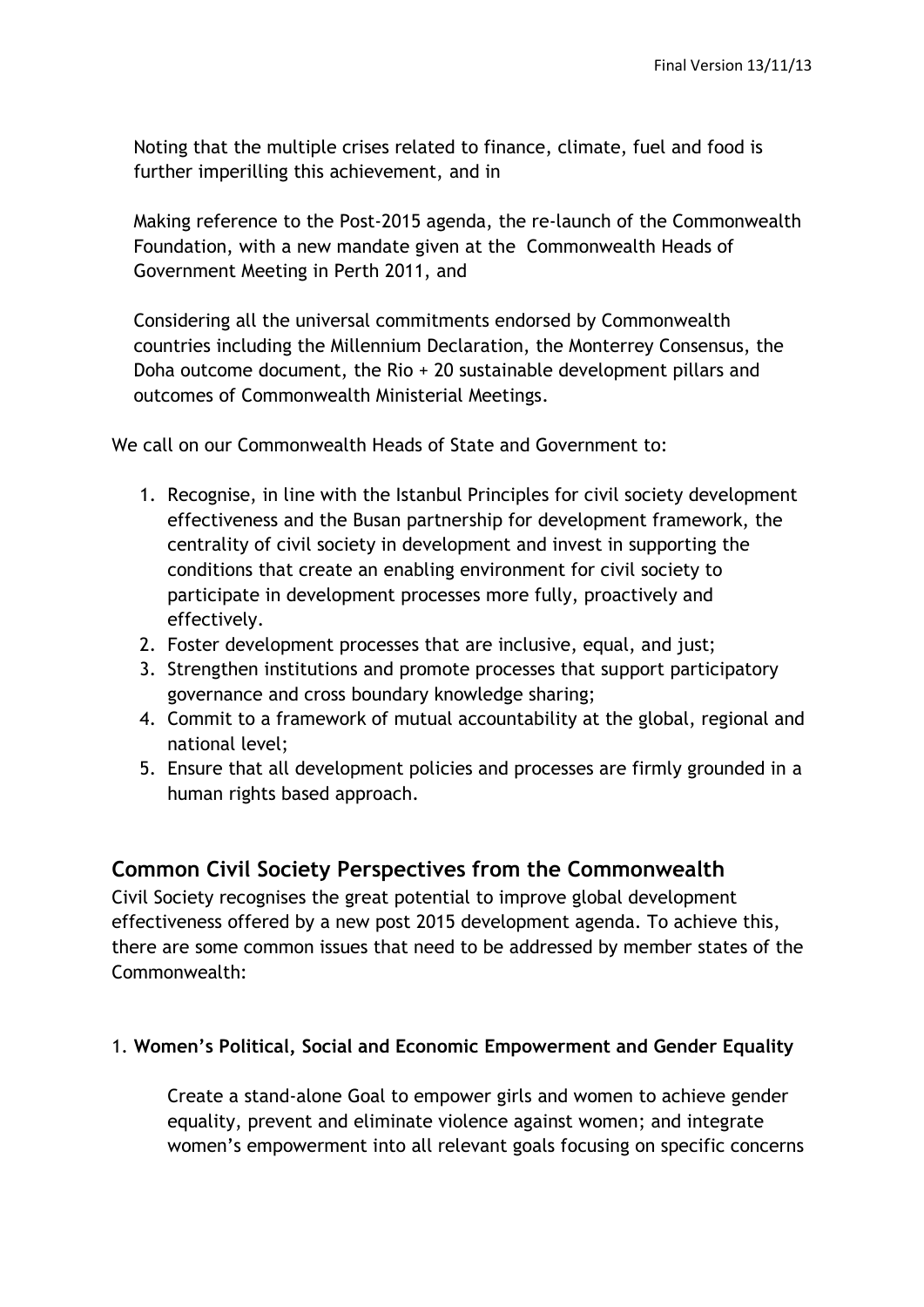related to economic, political and social empowerment including sexual and reproductive health rights.

### **2. Young People**

Implement the resolutions made at the 8th Commonwealth Youth Ministers' Meeting to place young people at the centre of sustainable development, support a specific, stand-alone Goal on young people's empowerment, meaningful and effective participation in political processes and decisionmaking, and ensure youth related indicators for all goals.

Provide access to lifelong skills based learning and better access to tertiary education for youth in terms of proximity and affordability.

### **3. Livelihoods, Decent Work and Social Protection**

Ratify core International Labour Organisation (ILO) standards and establish annual meetings of Commonwealth labour ministers to monitor progress on the commitments.

Ensure and guarantee livelihoods for all, along with decent work conditions, which also address growing informalisation; contribute to combat and defeat child labour and human trafficking; build capacities for entrepreneurship and accessing jobs especially amongst youth, and ensure universal social protection for working families.

#### 4. **Migration**

Recognise and strengthen the role of migrants and the diaspora in all countries as a development partner and promote protection of the right to decent work by migrants and families, whether they are documented or undocumented migrants.

Harmonise and provide transparent, accountable and participatory negotiations and policy formulation processes and develop and implement legislation that will guarantee the rights of migrant workers and families.

#### **5. Urbanisation and Human settlements**

Give priority to urban growth and manage cities as significant agents of today's global economy.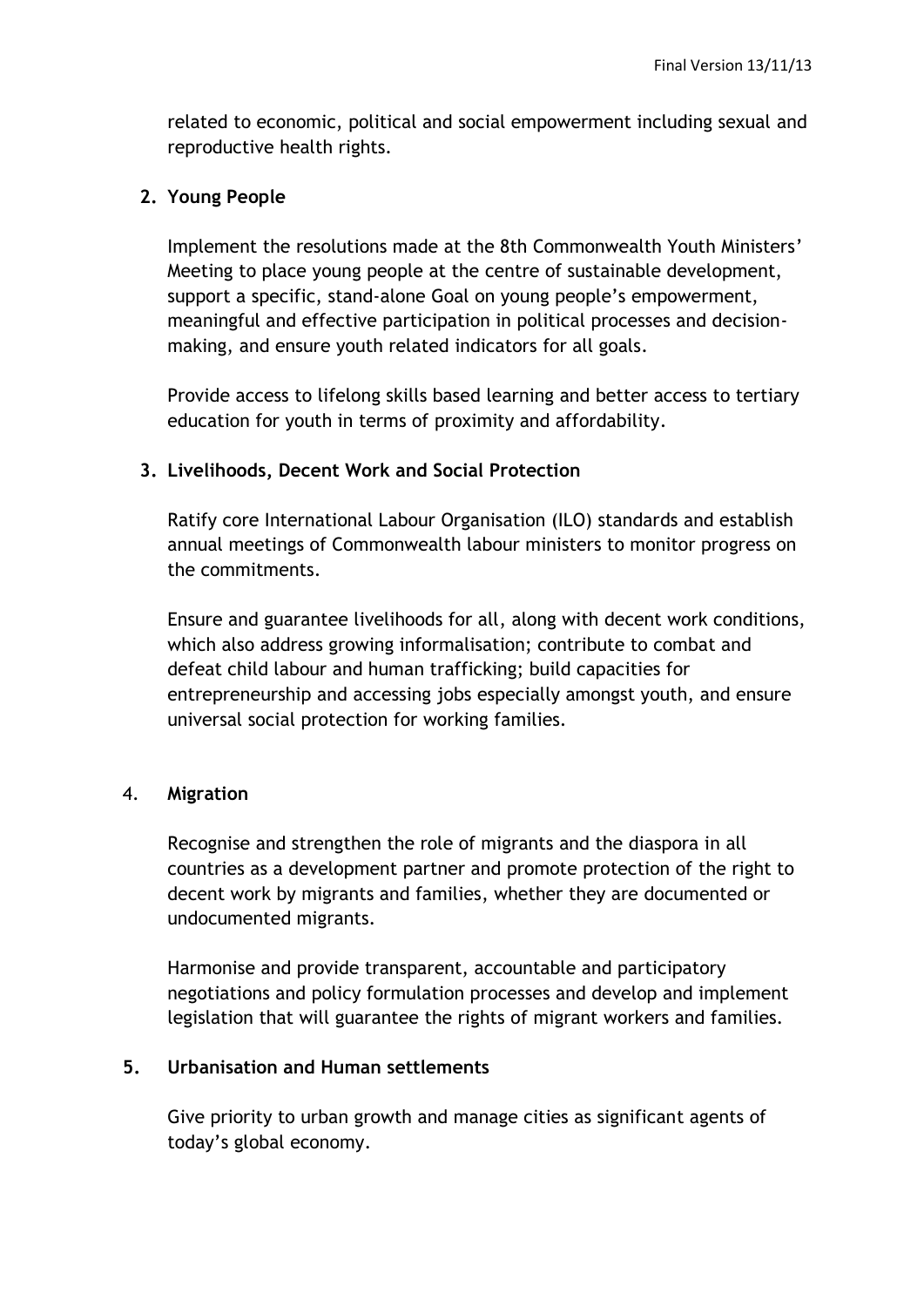Address common concerns around health, waste management, land use management and transport.

Advance the Commonwealth State of the Cities programme as a reporting mechanism, and a means to build the evidence base for the development of urban policy.

Establish a sectoral group on Human Settlements to build partnerships between government, Civil Society Organisations (CSOs) and the private sector.

#### **6. Health**

Ensure that access to universal healthcare is made available to all; research on alternative traditional medicines is sufficiently funded; programmes to prevent and reduce Non Communicable Diseases (NCDs) are implemented and those to address HIV/AIDS are continued.

#### **7. Education**

Pursue the adoption of a Post-2015 framework for education, which calls for free, quality and inclusive education at all levels, minimising differences in learning outcomes, defined by national standards, and respecting traditional forms of knowledge, and to provide opportunities for lifelong learning.

Adapt curriculum to the demands of the job market and restructure the quality of education in order to make people job creators rather than job seekers.

### **8. Food Security and Food Sovereignty**

Ensure food sovereignty and food security for all as a basic entitlement.

Ensure enabling conditions for the sustainability and viability of small and family farms and small scale fishing; promote sustainable cultivation practices; recognise the rights of farmers and fisher folk to access productive resources; put in place safety nets for example, public stockholding of foods; and take forward earlier commitments such as the Perth Declaration on Food Security.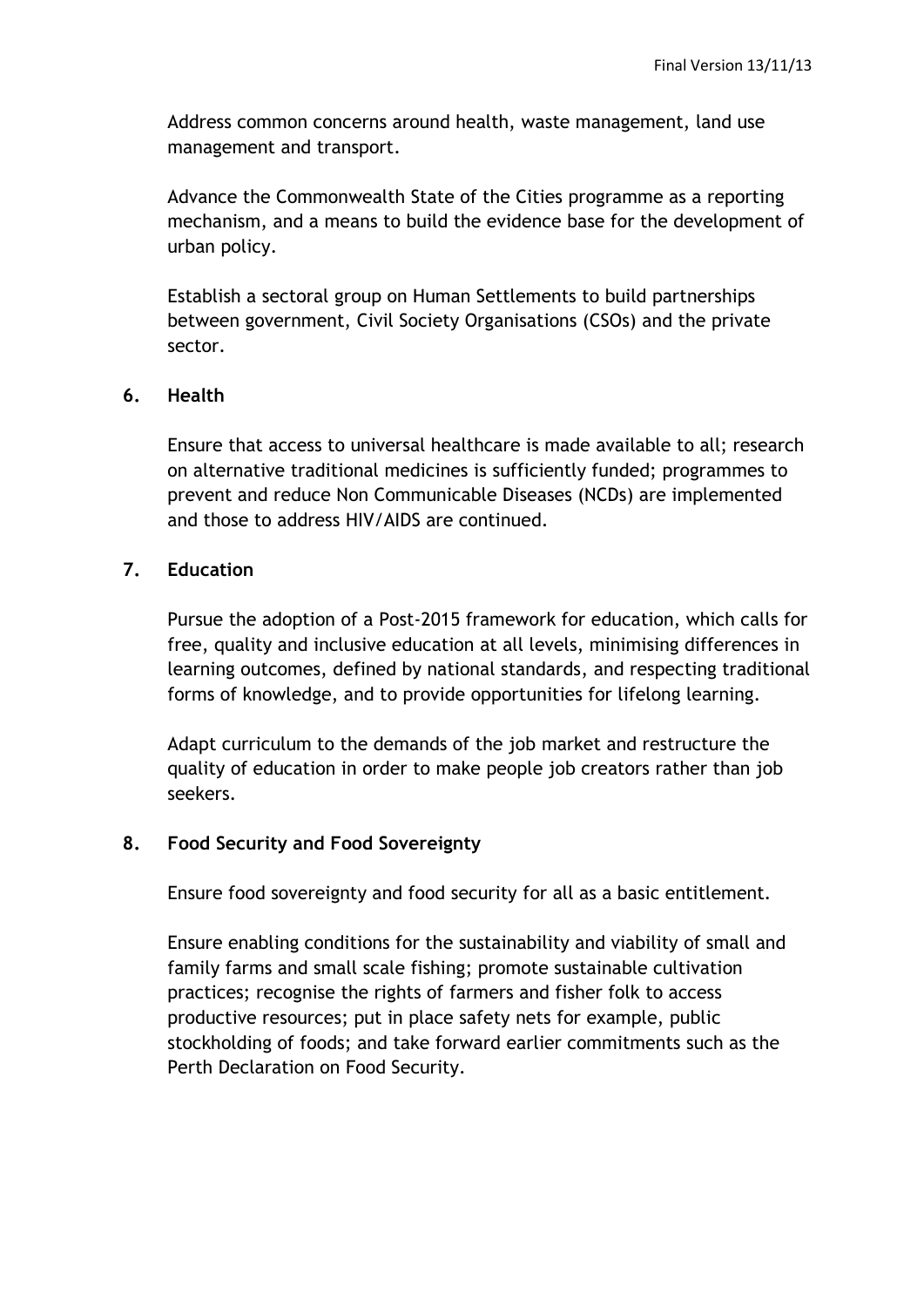#### **9. Heritage, Culture and Creative Expression**

Consult creative sensibilities during planning processes and adopt and implement the Hangzhou Declaration, which calls for a new approach to public policy that embeds heritage and culture.

#### **10. Governance and Diversity**

Ensure access, authority and accountability at all levels and tackle corruption decisively; ensure participation of communities and vulnerable groups such as indigenous peoples and disabled persons and those living in poverty and experiencing marginalisation and civil society organisations, as a 'non-negotiable' element of participatory governance at the local, national, regional and global levels.

#### **11. Financing for Development**

Fully engage in the global process of reforming the international financing architecture and consider innovative mobilisation of domestic resources for development.

### **12. Global Environmental Justice, Climate Change and Natural Resource Management**

Commit to all relevant conventions and action plans, and establish effective mechanisms with proper regulation and enforcement of compensation and investment in mitigation and adaptation, including incentives to avoid deforestation.

Define common but differentiated responsibilities for emissions reduction within Commonwealth Member States, particularly between developed and developing countries, and the largest emitters of greenhouse pollution that have the greatest prospect of securing an effective global agreement.

Ensure that the laws that govern environmentally sustainable development have real power and authority and that environmental standards and safeguards are more consistent across the Commonwealth.

Create an enabling environment that embraces traditional good practices, builds citizen capacity for managing natural resources and for meaningful participation throughout policy and planning processes.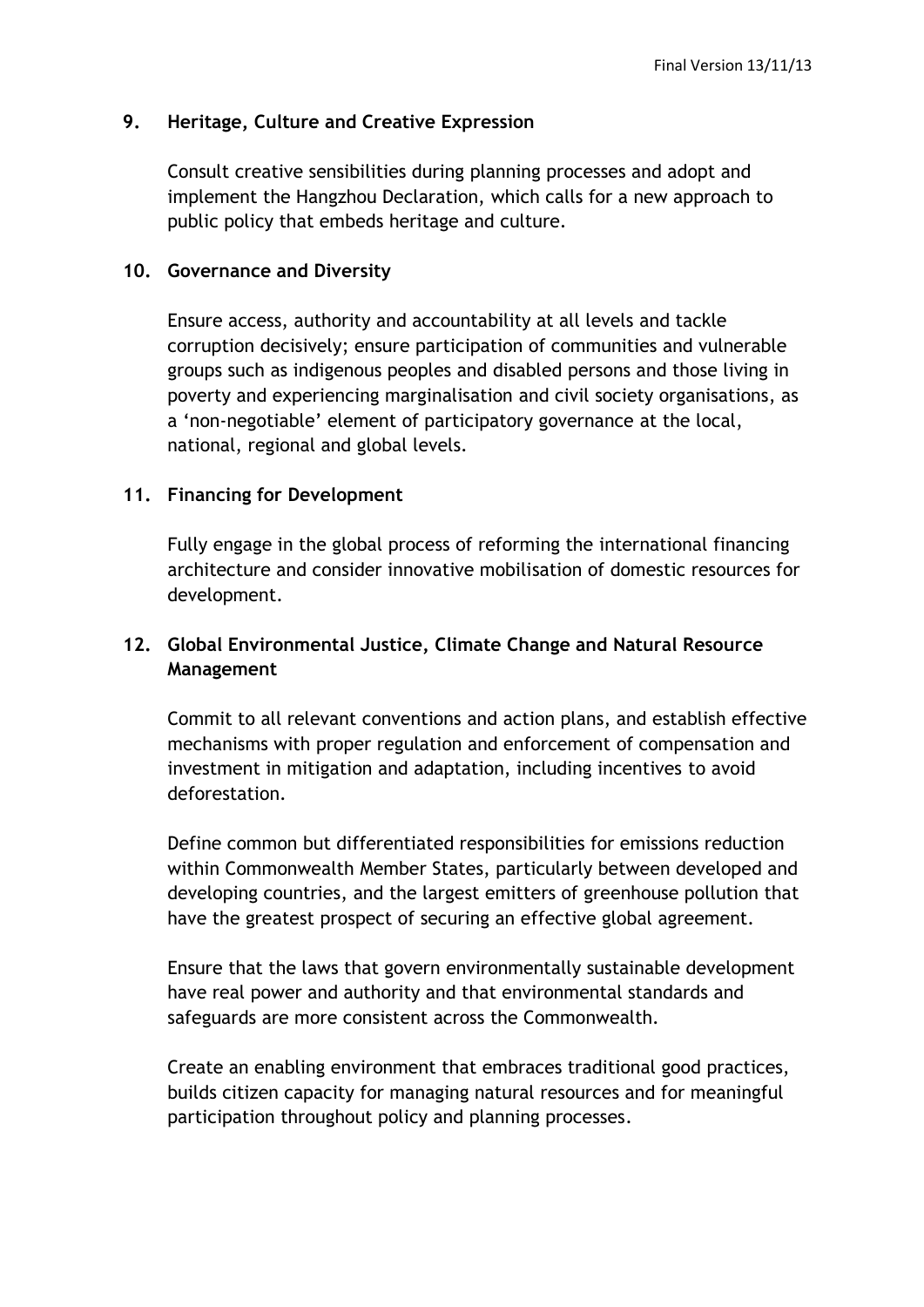### **13. Science and Technology**

Facilitate access to telecommunication technology; promote science and technology as part of basic education for all; and share technology and science throughout the Commonwealth, including to the most isolated and disadvantaged communities.

Support and nurture innovation and creativity; recognise the role of traditional knowledge as the basis for science and technology.

# **Commonwealth Region Specific Perspectives**

In addition to the above listed recommendations, civil society present at the Commonwealth Peoples' Forum 2013, call on the Commonwealth Heads of States and Governments, particularly those within Africa, Asia, and/or from Small Island States to:

# **Africa**

- 1. Put in place mechanisms that promote respect for life and ensure human dignity with a specific focus on ending all forms of violence and conflicts in Africa.
- 2. Shift from dependence on externally driven financing for development towards domestic resource mobilisation through tax justice and other financing mechanisms that promote national ownership.
- 3. Develop initiatives that are focused on addressing the structural barriers to poverty eradication and that lead to inclusive growth.

## **Asia**

- 1. Commit to just, responsive, inclusive, transparent and accountable governance that includes independence of the Judiciary and access to justice for all, as well as participatory and accountable conflict resolution.
- 2. Right to basic entitlements such as water, sanitation, transport, communication and information.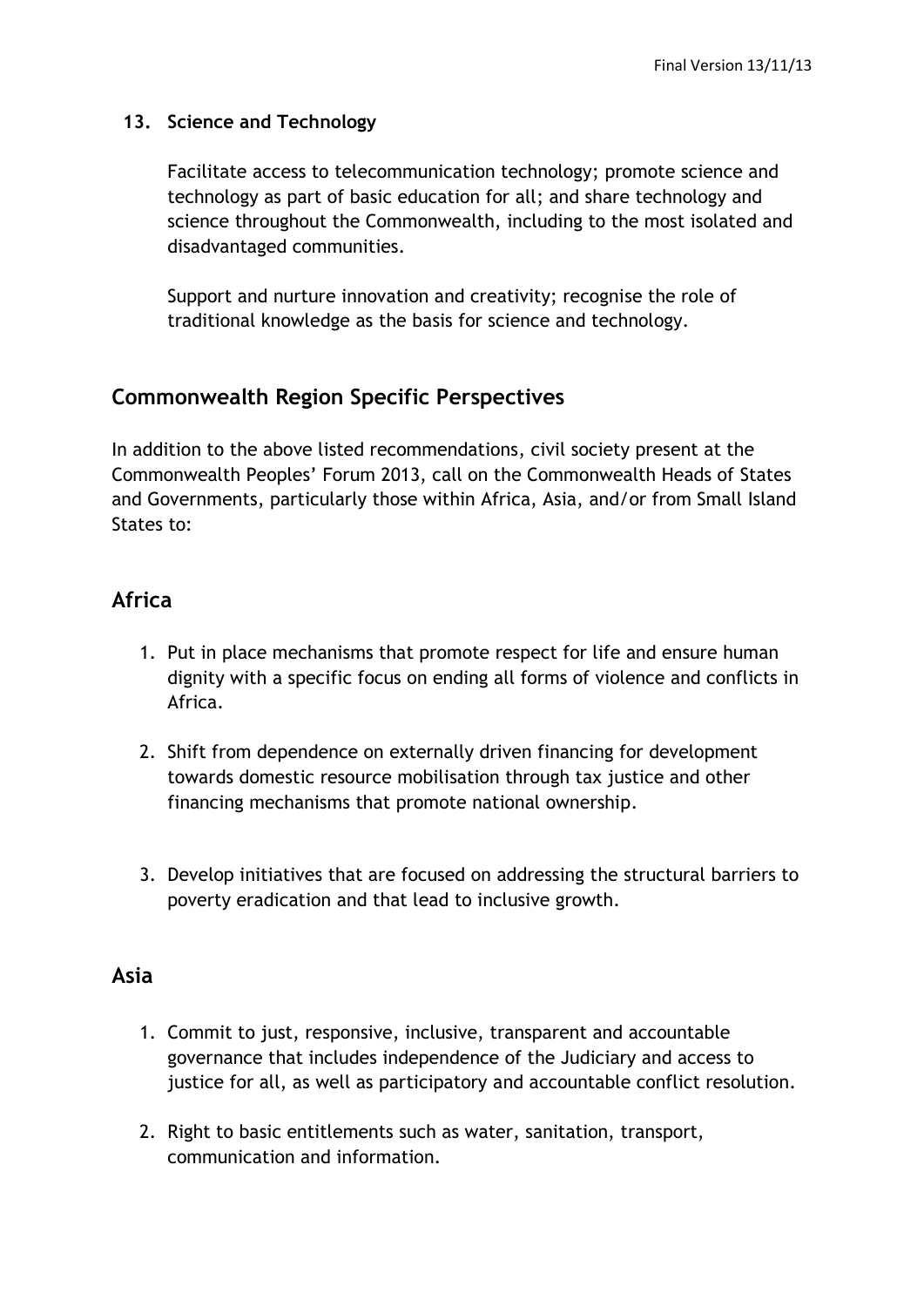# **Small States**

- 1. Small Island Developing States (SIDS) and Marine Environments
	- a. Create a stand alone goal for SIDS in view of their inherent, interlinked vulnerabilities and in pursuit of cross cutting resilience building;
	- b. Curb overfishing; Illegal, Unreported and Unregulated (IUU) fishing; marine pollution and provide oversight of marine extractive industries;
	- c. Promote an ocean based economy with sustainability as its foundation;
	- d. Establish a SIDS specific regional/inter-regional development bank to finance projects.
- 2. Sustainable energy
	- a. Adopt a common position within the Post-2015 development agenda and the Sustainable Development Goals discussions to demand for "Sustainable Energy for All" as one of the goals, whilst ensuring universal access to and affordability of reliable, renewable energy sources. Member States should also end harmful fossil fuel subsidies.
- 3. Minority Rights
	- a. Recognise, protect and promote the universal, inherent, indivisible, inalienable rights of all people of sexual orientation and gender identities based on shared Commonwealth and Yogyakarta Principles;
	- b. Recognise and promote the economic, social and political empowerment of disabled people by ratifying and implementing the UN Convention on the Rights of Persons with Disabilities and its Optional Protocol backed by the allocation of appropriate resources;
	- c. Acknowledge the historical experiences of discrimination and oppression suffered by Indigenous peoples and recognise their cultural and traditional knowledges and social development as articulated in the Declaration on the Rights of Indigenous Peoples.
- 4. Non Communicable Diseases
	- a. Make the reduction of NCDs a priority issue.